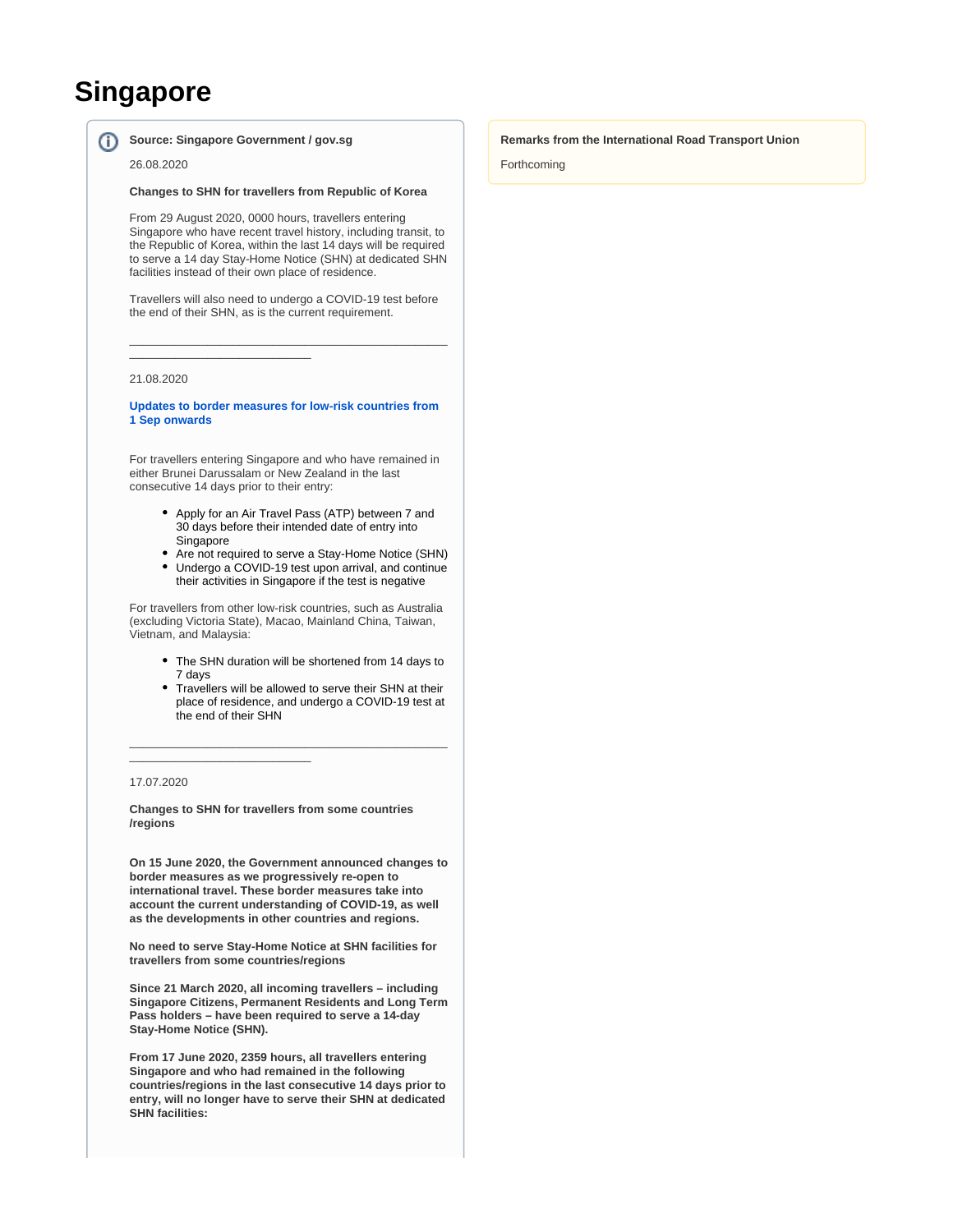Australia\*, Brunei Darussalam, Hong Kong\*, Japan\*, Macao, Mainland China, New Zealand, Taiwan and Vietnam

- Singapore Citizens and Permanent Residents may serve their 14-day SHN at their place of residence
- Long Term Pass holders may serve their 14-day SHN at a place of residence that they or their family members own or are sole tenants of; or in suitable accommodation such as a hotel (at their own cost)

\* Given the resurgence of cases in Victoria (Australia), Hong Kong, and Japan, travellers entering Singapore after 19 July 2020, 2359 hours, who have recent travel history, including transit, to these regions within the last 14 days will be required to serve their SHN at dedicated SHN facilities instead of their own place of residence. They will also need to undergo a COVID-19 test before they end their SHN as is the current requirement.

All other travellers entering Singapore will continue to serve their 14-day SHN at dedicated SHN facilities.

All persons under SHN must remain in their place of residence at all times. They will be subject to close monitoring of their whereabouts, through electronic monitoring as well as physical spot-checks. Strict enforcement action will be taken against those who breach the requirements of the SHN.

\_\_\_\_\_\_\_\_\_\_\_\_\_\_\_\_\_\_\_\_\_\_\_\_\_\_\_\_\_\_\_\_\_\_\_\_\_\_\_\_\_\_\_\_\_\_\_\_\_

#### 15.06.2020

## **COVID-19 testing for all incoming travellers**

\_\_\_\_\_\_\_\_\_\_\_\_\_\_\_\_\_\_\_\_\_\_\_\_\_\_\_\_\_\_\_\_\_\_\_\_\_

From 17 June 2020, 2359 hours, all incoming travellers entering Singapore will be tested for COVID-19. This is an additional precautionary measure to detect the virus, especially given the risks of asymptomatic cases.

The test will be scheduled a few days before the end of the SHN period, at a designated community testing facility. Each person under SHN will receive an SMS notification informing them of the scheduled appointment slot and venue.

We will not automatically swab all persons who are aged 12 or younger before the end of their SHN, as we recognise that the tests could pose difficulties for young children. However, if any of their close contacts are found to be positive, we will initiate the swab tests for them.

Persons on SHN may only leave their residence for the scheduled COVID-19 test appointment at the designated testing facility. They will have to travel from their place of residence to the designated testing facilities, and return immediately after the test, using their own private vehicle or pre-booked taxi. Public transport should be avoided.

If you use a taxi, you should only book one from the list of contact numbers provided: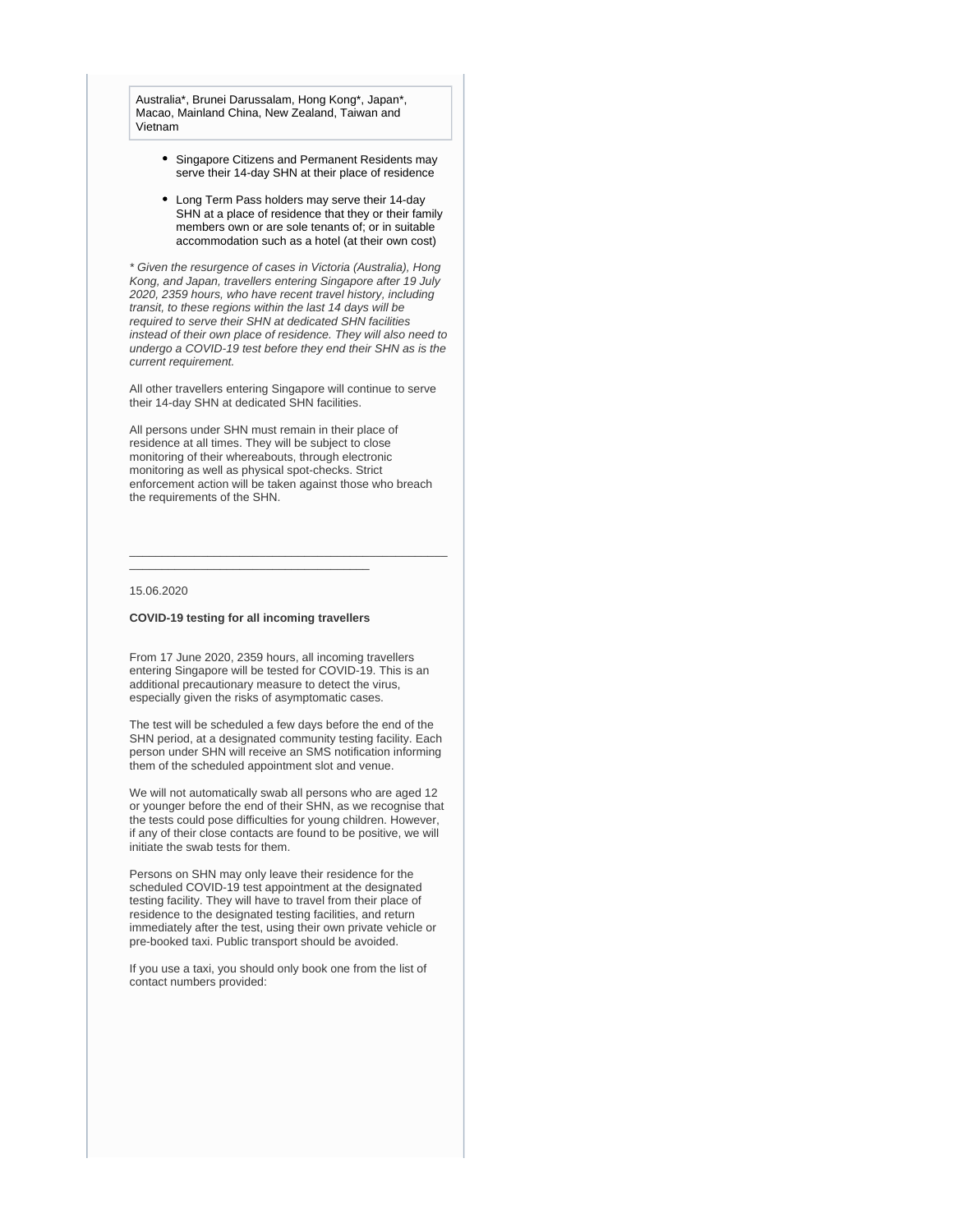|               | <b>Service Provider</b>                            | <b>Contact Number</b><br>(Operating hours: 8am -<br>6pm) |
|---------------|----------------------------------------------------|----------------------------------------------------------|
| $\mathbf{1}$  | ComfortDelgro Taxi<br>(Comfort & CityCab<br>taxis) | 6333 1133                                                |
| $\mathcal{P}$ | <b>TransCab</b>                                    | 6213 0997                                                |
| 3             | <b>SMRT</b>                                        | 6477 5971                                                |
| 4             | Prime                                              | 6776 7553                                                |
| 5             | Premier                                            | 6681 9462                                                |
| 6             | HDT                                                | 8507 9691                                                |

Please identify yourself as a person subject to a Stay-Home Notice when making the booking and when boarding the vehicle.

When travelling in the taxi, you should sit alone in the back seat, with windows down and the air-conditioning turned off. Public transport should be avoided.

**Travellers to bear costs of COVID-19 tests and stay at Dedicated SHN Facilities**

The Government has thus far borne the costs of stay at dedicated SHN facilities for travellers entering Singapore, except for those who left Singapore from 27 March 2020, despite the prevailing travel advisory. The Government has also borne the costs of the large majority of COVID-19 tests.

As we re-open our borders to more international travel, those who enter Singapore would have to bear the costs of fulfilling these requirements, as part of the cost of travel in a COVID-19 world.

From 17 June 2020, 2359 hours, all inbound and outbound travellers who enter or leave Singapore will be required to pay for their COVID-19 tests, where applicable. We recognise that there may be Singapore Citizens and Permanent Residents who had left Singapore before the prevailing travel advisory was issued on 27 March 2020, and who may be returning in the near future. For such cases, we will allow a grace period, and if they return and enter Singapore by 31 August 2020, we will waive the cost of the COVID-19 tests.

However, all travellers, including Singapore Citizens and Permanent Residents, who last left Singapore from 27 March 2020 despite the prevailing travel advisory, will have to continue to bear the costs of their stay at dedicated SHN facilities where applicable, as well as the cost of their COVID-19 tests.

From 17 June 2020, 2359 hours, all incoming travellers who are not Singapore Citizens or Permanent Residents will be required to pay for their stay at dedicated SHN facilities, where applicable.

The prevailing charges are summarised below:

| COVID-19 test for persons under SHN   | Up to \$200 <sup>^</sup><br>(inclusive of GST) |
|---------------------------------------|------------------------------------------------|
| 14-day stay at dedicated SHN facility | \$2,000<br>(inclusive of GST)                  |

 $^{\wedge}$  These are the charges that will apply for the COVID-19 test before the end of the SHN, which will be carried out at a designated community testing facility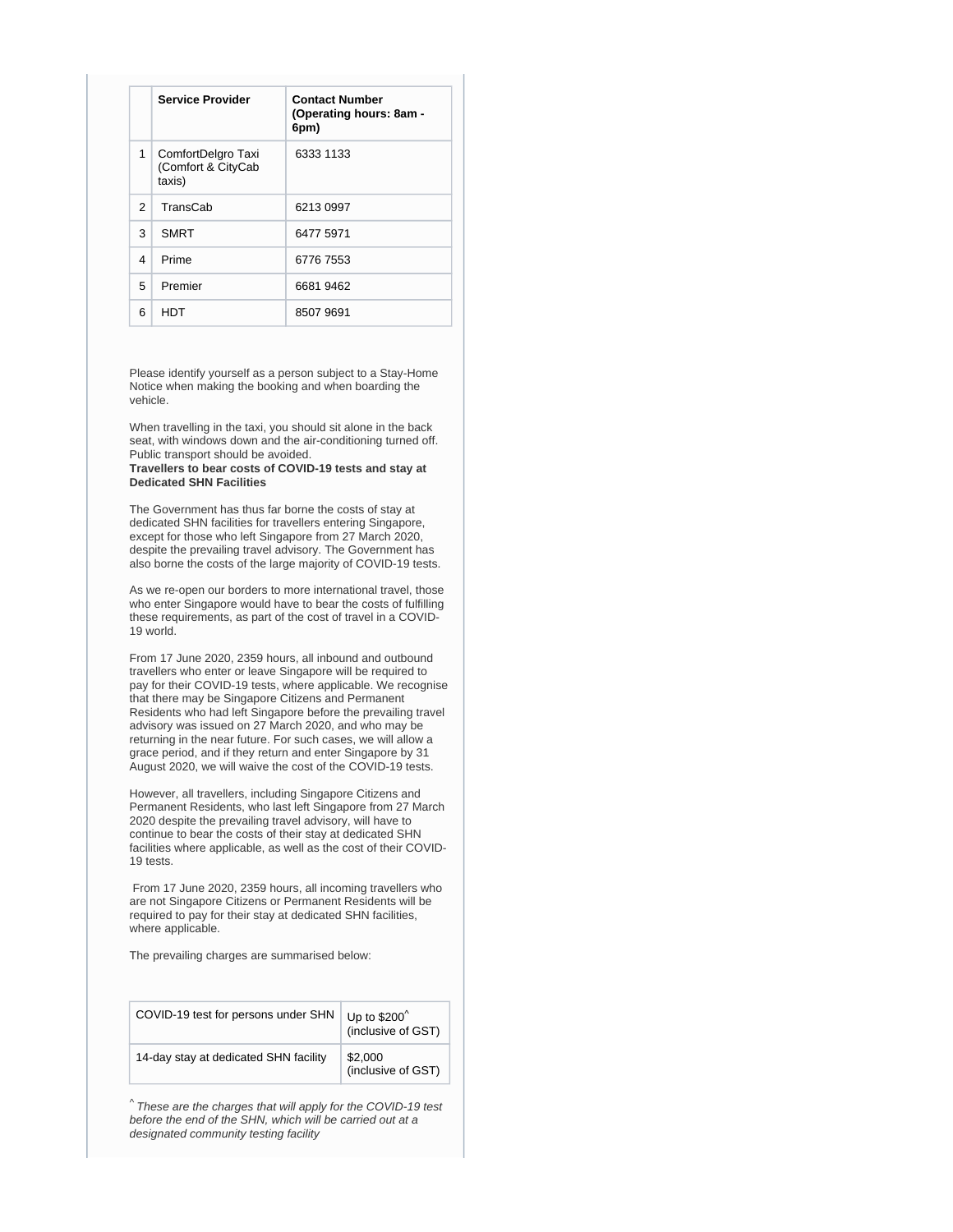## **Summary of border measures and COVID-19 tests**

|                                                                                                                                                                                                                                                                                                                                    | Singap<br>ore<br><b>Citizens</b><br>Perman<br>ent<br>Residen<br>ts                                                                                                       | Long Term<br>Pass<br><b>Holders (wit</b><br>h valid<br>approval<br>letter for<br>entry)*                                                                       | <b>Short-Term</b><br><b>Visitors</b>                                                                                                           |
|------------------------------------------------------------------------------------------------------------------------------------------------------------------------------------------------------------------------------------------------------------------------------------------------------------------------------------|--------------------------------------------------------------------------------------------------------------------------------------------------------------------------|----------------------------------------------------------------------------------------------------------------------------------------------------------------|------------------------------------------------------------------------------------------------------------------------------------------------|
| Travellers who<br>have spent the<br>last 14<br>consecutive<br>days in these<br>countries/regions:<br>$\bullet$<br>Australia<br>$\bullet$<br><b>Brunei</b><br>Darussalam<br>٠<br>Hong Kong<br>$\bullet$<br>Japan<br>٠<br>Macao<br>٠<br>Mainland<br>China<br>٠<br><b>New</b><br>Zealand<br>Republic of<br>Korea<br>Taiwan<br>Vietnam | $14 -$<br>$\bullet$<br>da<br>у<br>SHN<br>Te<br>st<br>bef<br>ore<br>en<br>d<br>of<br>SН<br>N<br>(ch<br>arg<br>ea<br>ble)                                                  | $14$ -day<br>٠<br>SHN<br>Test<br>before<br>end of<br><b>SHN</b><br>(charg<br>eable)                                                                            | Not allowed entry<br>(except under<br>established Green<br>/ Fast Lane<br>arrangements <sup>@</sup> or<br>with special prior<br>approval $#$ ) |
| All other<br>travellers                                                                                                                                                                                                                                                                                                            | $14 -$<br>da<br>y<br>SH<br>Ν<br>at<br>de<br>dic<br>ate<br>d<br>SH<br>Ν<br>fac<br>ility<br>Te<br>st<br>bef<br>ore<br>en<br>d<br>of<br>SH<br>Ν<br>(ch<br>arg<br>ea<br>ble) | 14-day<br><b>SHN</b><br>at<br>dedicat<br>ed<br><b>SHN</b><br>facility<br>(charg<br>eable)<br><b>Test</b><br>before<br>end of<br><b>SHN</b><br>(charg<br>eable) |                                                                                                                                                |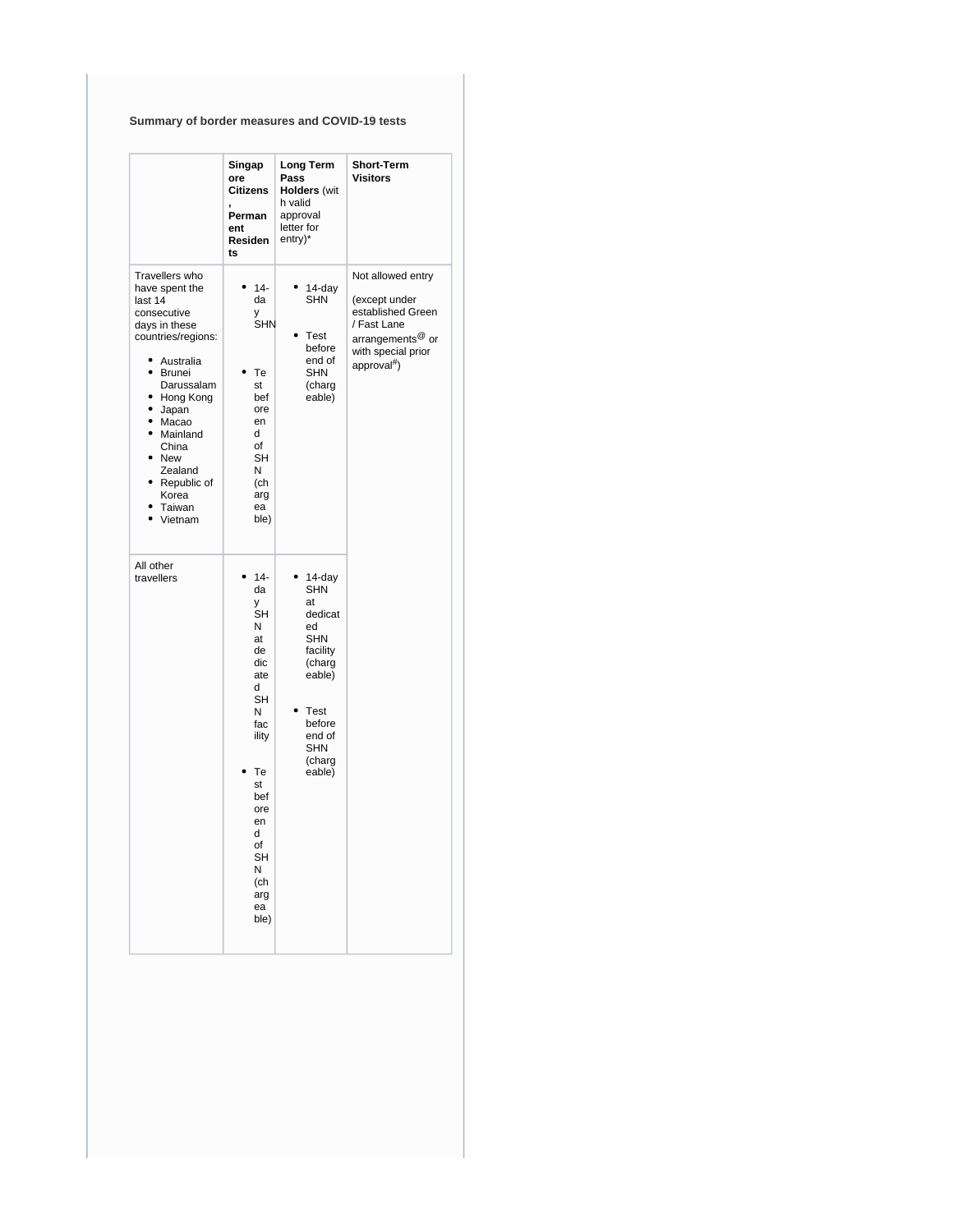\* Long Term Pass holders who were granted entry approval prior to this announcement may serve their SHN at dedicated SHN facilities, and will not be charged for their COVID-19 test before the end of their SHN nor for their stay in dedicated SHN facilities.

 $^{\circledR}$  As of 15 June 2020, this comprises the Singapore-China Fast Lane.

# Short-term visitors granted special prior approval to enter Singapore (except under established Green / Fast Lane arrangements) are subject to the same treatment with regard to SHN and test requirements, and charges, as Long Term Pass holders.

## **Updated Travel Advisory for Singaporeans**

All Singaporeans and residents of Singapore are still advised to defer all travel abroad. All travellers who left Singapore from 27 March 2020 despite the prevailing travel advisory, and travellers who are not Singapore Citizens or Permanent Residents are required to pay for their stay at dedicated SHN facilities.

However, essential business and official travel will be permitted under Green / Fast Lane arrangements – as of 15 June 2020, this comprises the Singapore-China Fast Lane.

Singapore and Malaysia are working towards the targeted implementation of the Reciprocal Green Lane (RGL) and Periodic Commuting Arrangement (PCA) from 10 August 2020. The RGL will enable cross-border travel for essential business and official purposes between both countries. The PCA will allow Singapore and Malaysia residents, who hold long-term immigration passes for business and work purposes in the other countries, to enter that country for work. Eligible travellers will have to abide by the prevailing COVID-19 prevention and public health measures mutually agreed upon by both countries. The requirements, health protocols and application process involved for entry and exit into Malaysia and Singapore will be published 10 days prior to the implementation of the RGL and PCA. More information on the two schemes can be found [here.](https://www.mfa.gov.sg/Newsroom/Press-Statements-Transcripts-and-Photos/2020/07/20200714-Joint-Press-Statement)

## **Travel Advisory for Long Term Pass holders and Shortterm Visitors**

All Long Term Pass holders will continue to require prior approval before entering Singapore - except for those returning under the Singapore-China Fast Lane arrangements, as separate arrangements would have been put in place for this group.

As the global and local health situations improve, the Government has gradually increased the number of entry approvals given to Long Term Pass holders, especially those with deep roots to Singapore or have exigent circumstances. We expect to be able to facilitate the re-entry of more Long Term Pass holders in the coming weeks. We will also study how to facilitate business travels, in particular for professionals based in Singapore who need to travel frequently as part of their work, with the necessary safeguards.

At the moment, short-term visitors are still not allowed entry into Singapore, except those coming in under the Green / Fast Lane arrangements, or with special prior approval.

As the global situation evolves, we will continue to update our border measures. Travellers planning to enter Singapore should be prepared to be subjected to the prevailing border measures upon entry, including payment for their stay at dedicated SHN facilities where applicable. Travellers are advised to check the [MOH website](https://www.moh.gov.sg/covid-19) for the latest updates.

Source: [https://www.gov.sg/article/updates-to-border](https://www.gov.sg/article/updates-to-border-measures-for-travellers-entering-singapore)[measures-for-travellers-entering-singapore](https://www.gov.sg/article/updates-to-border-measures-for-travellers-entering-singapore)

ന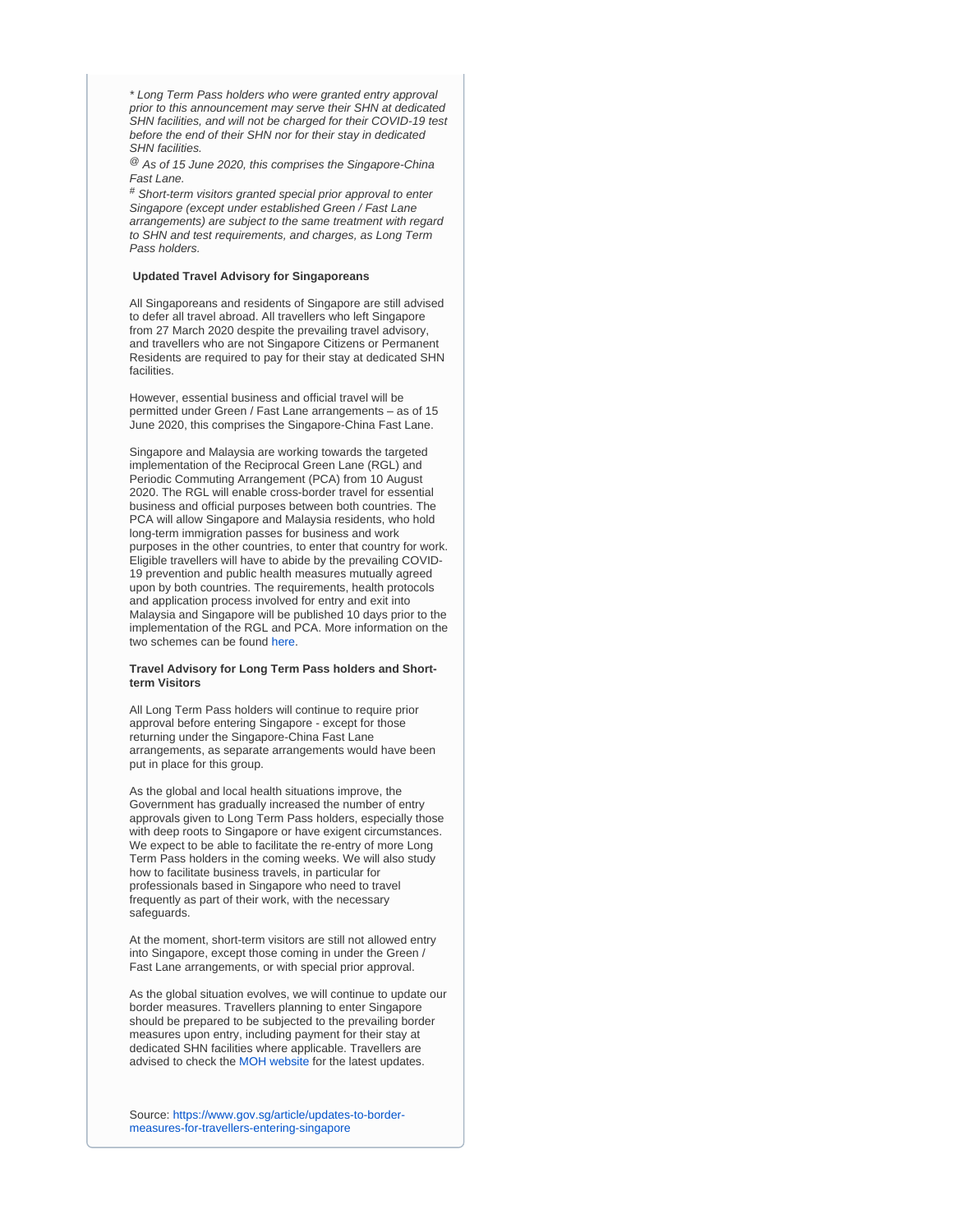## 25.03.2020

The Singapore-Malaysia Special Working Committee has agreed that the transport of all types of goods between Malaysia and Singapore will be facilitated during the duration of Malaysia's Movement Control Order. As such, those conveying essential services, or supplies (e.g. lorry drivers, vegetable supply truckers, frozen supply truckers) via land and sea crossings will be exempted from MOM's entry approval and SHN requirements.

Source: [https://www.mom.gov.sg/newsroom/press-releases](https://www.mom.gov.sg/newsroom/press-releases/2020/0325-mom-entry-approval-and-stay-home-notice-requirements-for-work-pass-holders-from-malaysia) [/2020/0325-mom-entry-approval-and-stay-home-notice](https://www.mom.gov.sg/newsroom/press-releases/2020/0325-mom-entry-approval-and-stay-home-notice-requirements-for-work-pass-holders-from-malaysia)[requirements-for-work-pass-holders-from-malaysia](https://www.mom.gov.sg/newsroom/press-releases/2020/0325-mom-entry-approval-and-stay-home-notice-requirements-for-work-pass-holders-from-malaysia)

Port of Singapore remains open for cargo operations and marine services, including bunkering, ship supplies and shipyard repairs, in order to maintain commerce by sea and not disrupt global supply chains.

Source: [https://www.mpa.gov.sg/web/portal/home/port-of](https://www.mpa.gov.sg/web/portal/home/port-of-singapore/circulars-and-notices/detail/e5d02eff-9b9e-4eac-becb-b20c2a5b7e6c)[singapore/circulars-and-notices/detail/e5d02eff-9b9e-4eac](https://www.mpa.gov.sg/web/portal/home/port-of-singapore/circulars-and-notices/detail/e5d02eff-9b9e-4eac-becb-b20c2a5b7e6c)[becb-b20c2a5b7e6c](https://www.mpa.gov.sg/web/portal/home/port-of-singapore/circulars-and-notices/detail/e5d02eff-9b9e-4eac-becb-b20c2a5b7e6c)

Crew change is no longer permitted unless special permissions are granted by Maritime and Port Authority of Singapore. Source: [https://www.mpa.gov.sg/web/portal/home](https://www.mpa.gov.sg/web/portal/home/port-of-singapore/circulars-and-notices/detail/e5d02eff-9b9e-4eac-becb-b20c2a5b7e6c) [/port-of-singapore/circulars-and-notices/detail/e5d02eff-9b9e-](https://www.mpa.gov.sg/web/portal/home/port-of-singapore/circulars-and-notices/detail/e5d02eff-9b9e-4eac-becb-b20c2a5b7e6c)[4eac-becb-b20c2a5b7e6c](https://www.mpa.gov.sg/web/portal/home/port-of-singapore/circulars-and-notices/detail/e5d02eff-9b9e-4eac-becb-b20c2a5b7e6c)